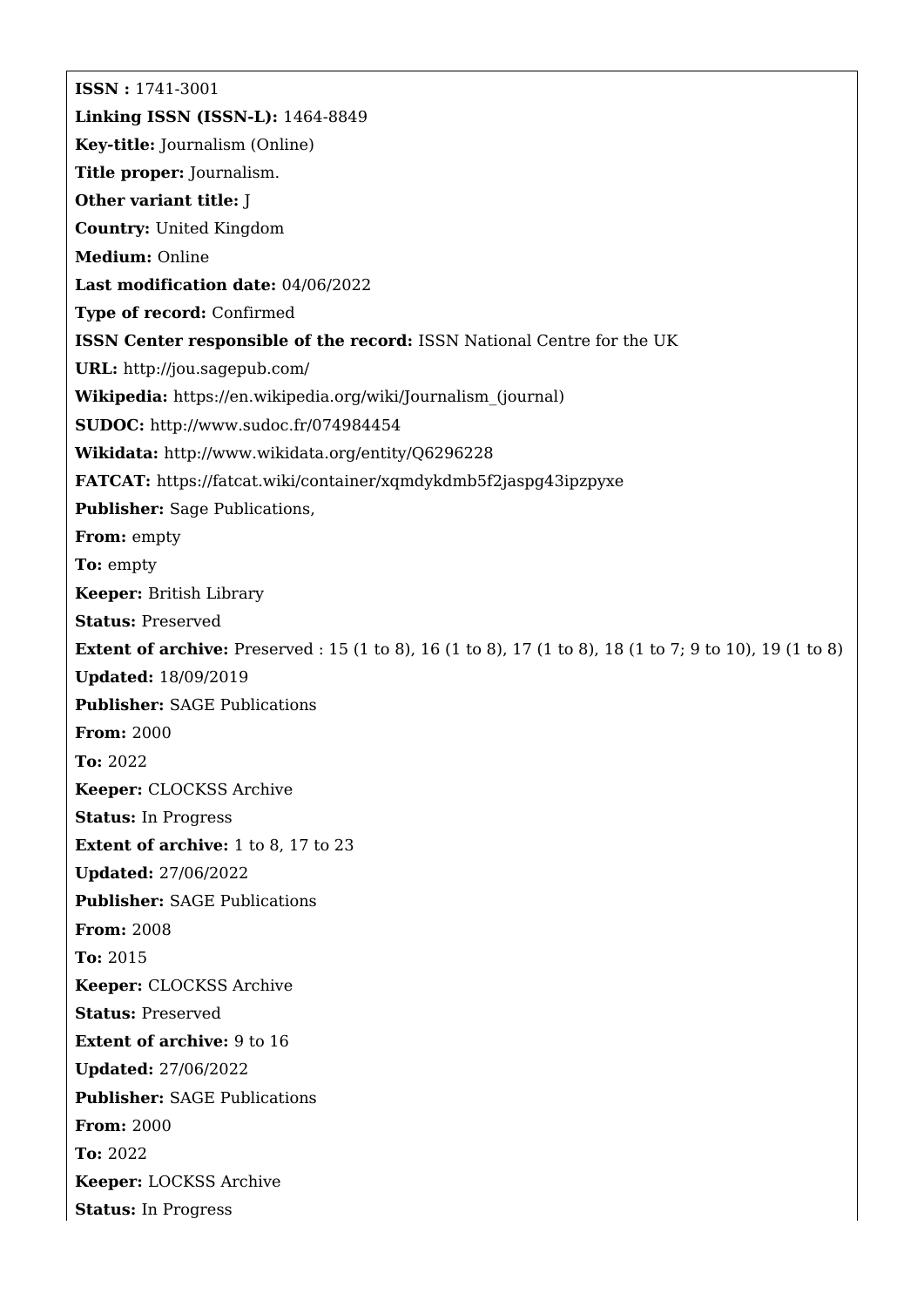**Extent of archive:** 1 to 5, 23

**Updated:** 27/06/2022

**Publisher:** SAGE Publications

**From:** 2005

**To:** 2021

**Keeper:** LOCKSS Archive

**Status:** Preserved

**Extent of archive:** 6 to 22

**Updated:** 27/06/2022

**Publisher:** Sage

**From:** 2010

**To:** 2021

**Keeper:** Library of Congress

**Status:** Preserved

**Extent of archive:** 11 (1 to 6); 12 (1 to 8); 13 (1 to 8); 14 (1 to 8); 15 (1 to 8); 16 (1 to 8); 17 (1 to 8); 18 (1 to 10); 19 (1 to 9-10, 11, 12); 20 (1 to 12); 21 (1 to 12); 22 (1 to 9)

**Updated:** 08/04/2022

**Publisher:** Sage

**From:** 2000

**To:** 2019

**Keeper:** National Library of the Netherlands

**Status:** Preserved

**Extent of archive:** Preserved : 1 (1 to 3); 2 (1 to 3); 3 (1 to 3); 4 (1 to 4); 5 (1 to 4); 6 (1 to 4); 7 (1 to 4); 8 (1 to 6); 9 (1 to 4, 6); 10 (1 to 6); 11 (1 to 6); 12 (1 to 5); 13 (1 to 8); 14 (1 to 8); 15 (1 to 8); 16 (1 to 8); 17 (1 to 8); 18 (1 to 10); 19 (1 to 8, 9-10, 11, 12); 20 (1 to 11)

**Updated:** 19/06/2022

**Publisher:** SAGE Publications

**From:** 2000

**To:** 2022

**Keeper:** Portico

**Status:** Preserved

**Extent of archive:** Preserved : 1 (1 to 3); 2 (1 to 3); 3 (1 to 3); 4 (1 to 4); 5 (1 to 4); 6 (1 to 4); 7 (1 to 4); 8 (1 to 6); 9 (1 to 6); 10 (1 to 6); 11 (1 to 6); 12 (1 to 8); 13 (1 to 8); 14 (1 to 8); 15 (1 to 8); 16 (1 to 8); 17 (1 to 8); 18 (1 to 10); 19 (1 to 8, 9-10, 11, 12); 20 (1 to 12); 21 (1 to 12); 22 (1 to 5, 7, 8, 11); 23 (2, 3)

**Updated:** 04/06/2022

**Publisher:** Sage

**From:** 2000

**To:** 2022

**Keeper:** Scholars Portal

**Status:** Preserved